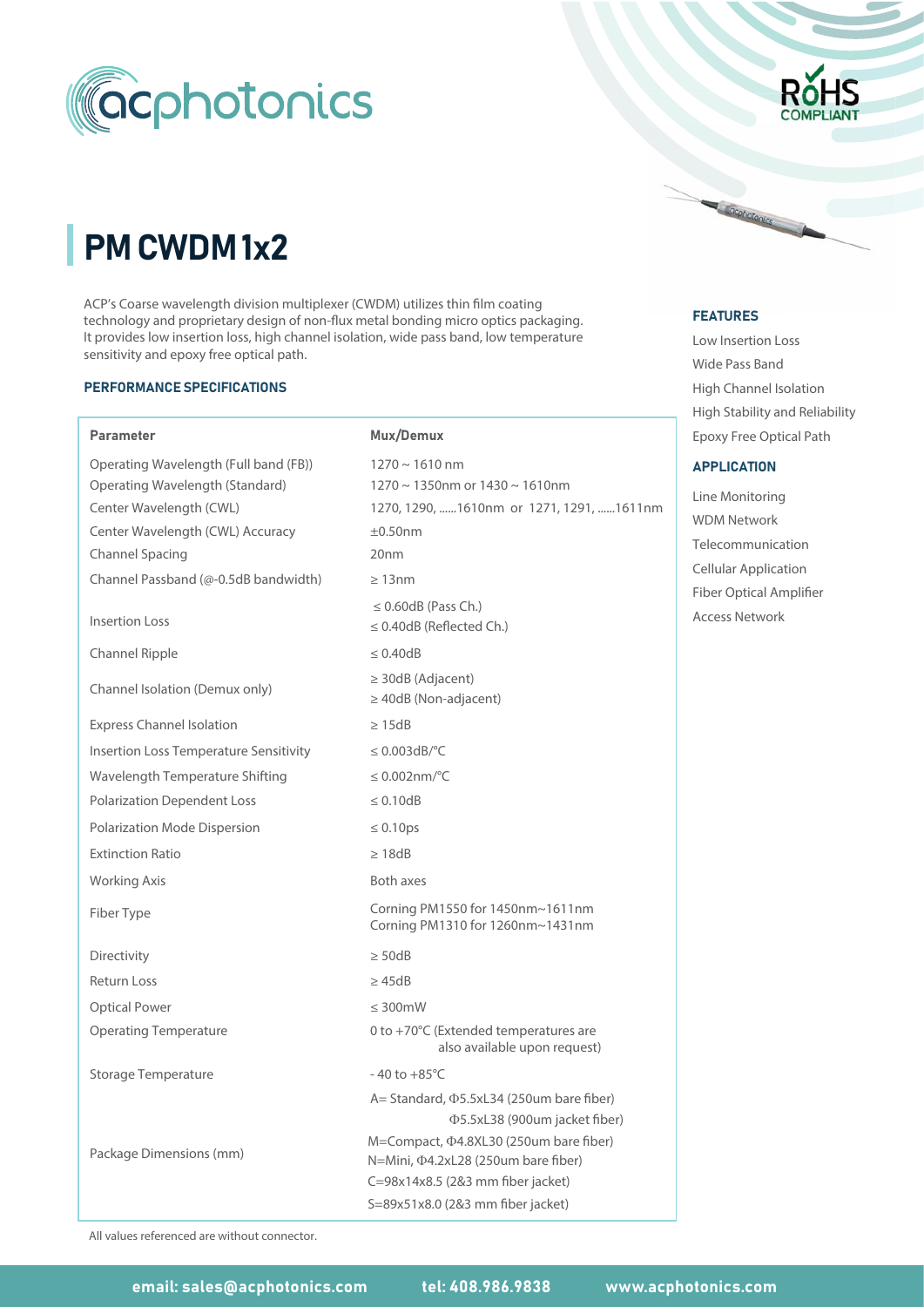



**PM CWDM 1x2** 

### MECHANICAL DIMENSIONS

A Package



M Package



C Package







S Package



#### CHANNEL CONFIGURATIONS